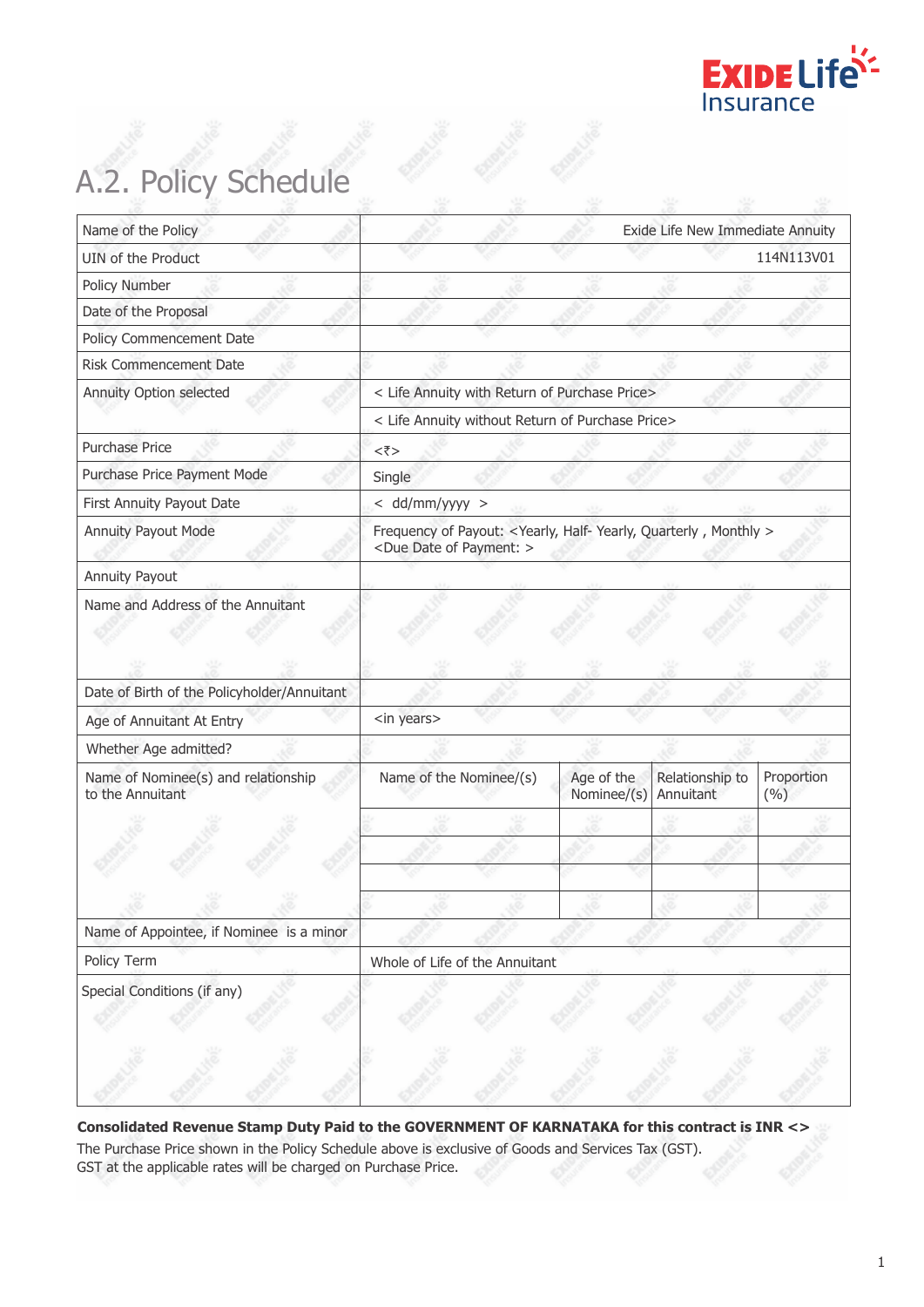

**PART B** Important Terms and Definitions

# **B.1. DEFINITIONS:**

In this Policy, unless the context requires otherwise, the following words and expressions shall have the meaning ascribed to them respectively herein below:

- **1. Age** shall be Age of Annuitant at the Policy Commencement Date as at last birthday i.e. the Age in completed years and is recorded based on details provided by the Policyholder;
- **2. Annuitant** means the Policyholder entitled to receive the Annuity and as stated in the Policy Schedule;
- **3. Annuity** means series of payments/Benefits to Annuitant at specified intervals;
- **4. Annuity Payout** means amount payable to the Annuitant as per the Annuity Payout Mode chosen by Policyholder and recorded in the Policy Schedule;
- **5. Benefit/s** means the Annuity benefit and death benefit as specified in Part C;
- **6. Eligible Person** means the Policyholder, including assignees under Section 38 of the Insurance Act, 1938 as amended from time to time, or Nominees under Section 39 of the Insurance Act, 1938 as amended from time to time, or proving executors of administration or other legal representatives, as per the applicable Regulations.;
- **7. Existing Customer** means Policyholders and Nominee/s of the Policyholders under any of our existing deferred/fund based pension products and subsequent deferred/fund based pension products to be launched in future will be treated as Existing Customers;
- **8. First Annuity Payout Date** means date on which the first payment of Annuity Benefit is due to be paid to Annuitant and is stated in the Policy Schedule;
- **9. Nominee/s** means the person/(s) named in the Policy Schedule who has/have been nominated by the Policyholder in accordance with the Section 39 of the Insurance Act, 1938 as amended from time to time to receive the Benefits in respect of this Policy;
- **10. Policy** means the contract of insurance entered into between the Policyholder and the insurer as evidenced by the Policy Document.
- **11. Policy Document** means and includes the necessary document, the Annexure, the signed Proposal form, the Policy Schedule and any attached endorsements or supplements together with all addendums;
- **12. Policyholder** means the Annuitant as specified in the Policy Schedule;
- **13. Policy Commencement Date / Date of Inception of the Policy** means the Date, Month, and Year the Policy comes into effect and is specified as such in the Policy Schedule.
- **14. Policy Schedule** means the Schedule issued by the Company that sets out the details of this Policy and is attached to and forming part of this Policy.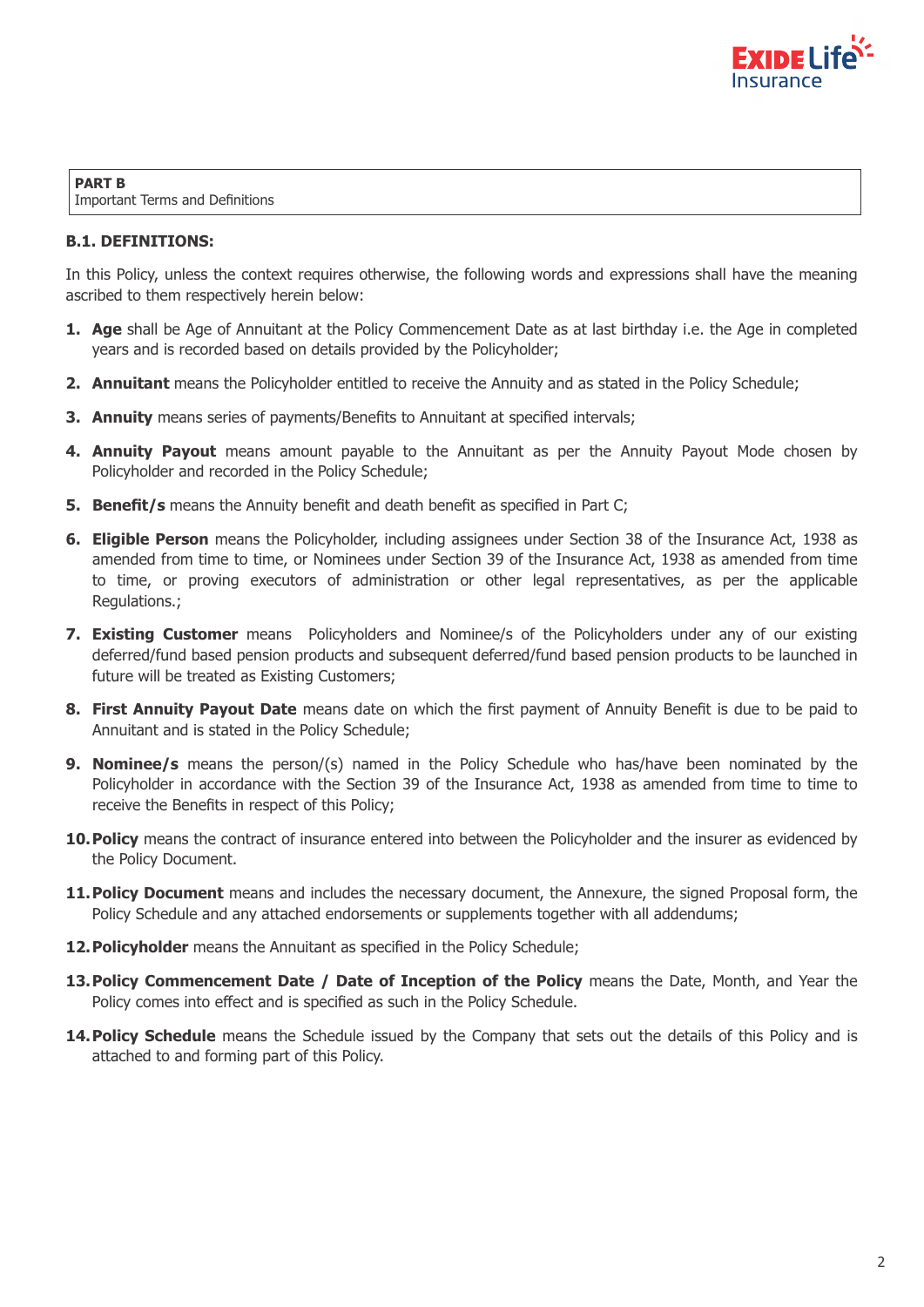

- **15. Policy Term** means the tenure of this Policy as such in the Policy Schedule.
- **16. Policy Year** means a period of twelve (12) consecutive months starting from the Policy Commencement Date and ending on the day immediately preceding the following Policy anniversary date and each subsequent period of twelve (12) consecutive months thereafter.
- **17. Purchase Price** means the amount paid by the Annuitant for buying an Annuity as mentioned in the Policy Schedule;
- 18. Regulations mean the laws and Regulations in effect as amended from time to time and applicable to this Policy, including without limitation the Regulations and directions issued by the Insurance Regulatory and Development Authority of India (IRDAI) from time to time. The applicable Regulation shall form a part and parcel of the terms and conditions, and the terms and conditions shall be read along with the Regulation.
- **19. "We", "Us", "Our"** and **"Company**" refers to Exide Life Insurance Company Limited.
- **20. "You", "He", "She"** and **"Your"** refers to the Policyholder/Annuitant.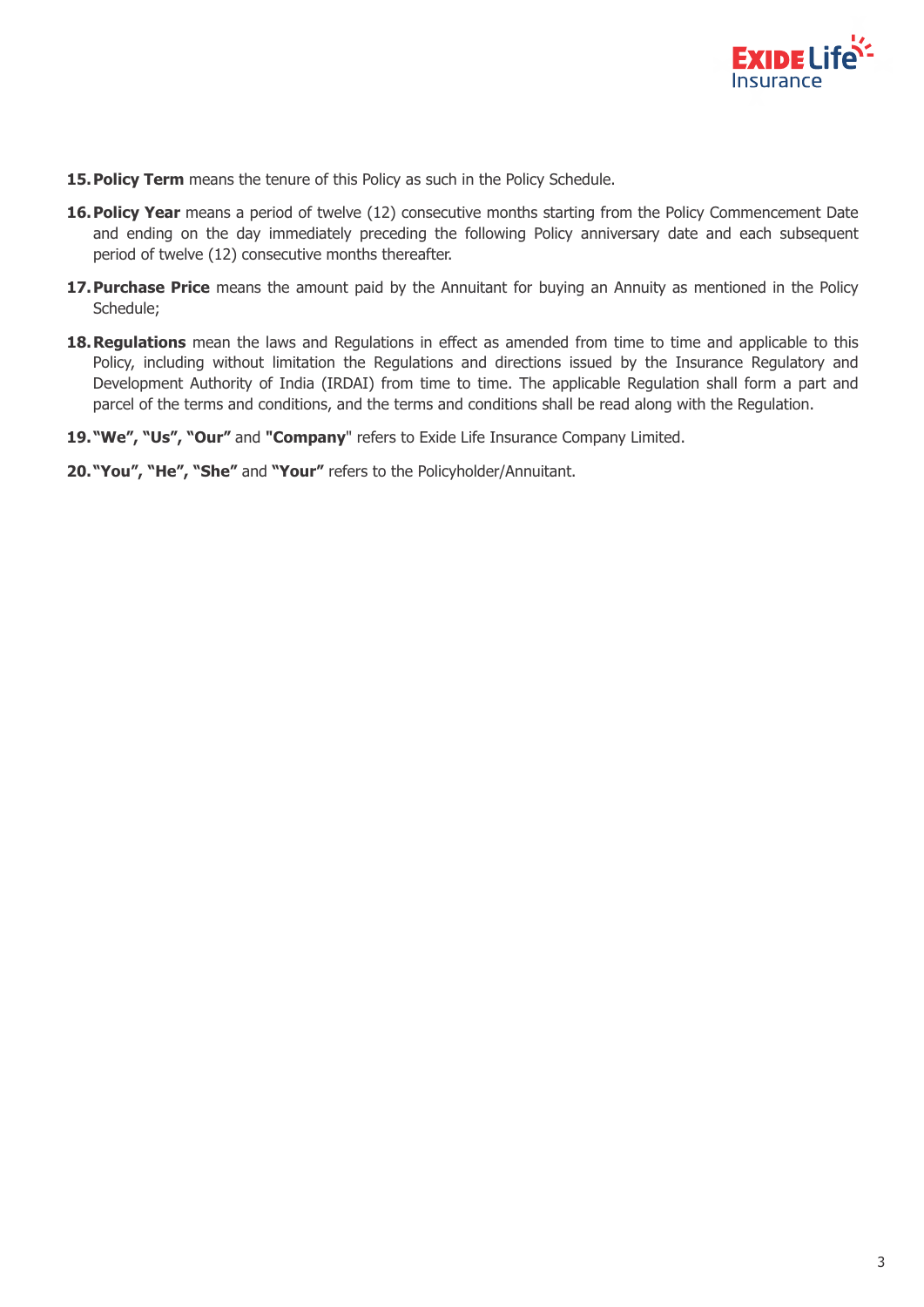

**PART C** Product Core Benefits

## **BENEFITS PAYABLE UNDER THIS POLICY**

**C.1. Annuity Benefit:** Subject to terms and conditions of this Policy and the Policy remaining in force an Annuity would be payable as per the Annuity Payout mode mentioned in the Policy Schedule. The first Annuity Payout will be due for payment on the First Annuity Payout Date as mentioned in the Policy Schedule.

The Annuity is payable during the life of the Annuitant from the First Annuity Payout Date as per the terms and conditions of the Policy. The Annuity Payouts once applied at the time of entry for the Annuitant as mentioned in the Policy Schedule is guaranteed for the rest of his/her life.

The Company may at its discretion at any point of time request the Annuitant to produce a survivorship/existence certificate before paying the Annuity Payout.

The Annuity rates depend on the Purchase Price, the Age at entry and the Annuity Payout mode.

### **C.2. Death Benefit:**

**C.2.1. For Life Annuity with Return of Purchase Price:** Subject to the terms and conditions of this Policy and the Policy being in effect on the date of death of the Annuitant, the Company shall pay to the Eligible Person, the Purchase Price under this Policy as on the date of written intimation of death of the Annuitant received by the Company.

Any Annuity paid after the date of death due to late intimation of the death of the Annuitant shall be deducted from the Purchase Price which is payable as Death Benefit. Annuity ceases immediately on death of the Annuitant.

**C.2.2. For Life Annuity without Return of Purchase Price:** Subject to the terms and conditions of this Policy and the Policy being in effect on the date of death of the Annuitant, no Death Benefit shall be payable by the Company on death of the Annuitant. Annuity ceases immediately on death of the Annuitant.

### **C.3 Payment of Benefits**

**C.3.1** Payment of all the Benefits as shown in the Policy Schedule shall be subject to receipt of proof by the Company to its satisfaction:

C.3.1.1. of the Benefits having become payable as set out in this Policy; and

C.3.1.2. of the title of the person or persons claiming the Benefits; and

C.3.1.3. of the correctness of the Age of the Annuitant as stated in the Proposal, if not previously admitted.

C.3.1.4. of the proof of survivorship/existence certificate of the Annuitant before paying the Annuity Payout.

### **C.4. Mode of payment of Benefits**

C.4.1. All Benefits and other sums under this Policy shall be payable in the manner and currency allowed/permitted under the Regulations and shall be payable by NEFT, account payee cheque or other permissible modes.

C.4.2. The Company shall pay the applicable Benefits and other sums payable under this Policy. Any discharge given by the Eligible Person, or by any person authorized by the Eligible Person in writing in respect of the Benefits or the sums payable under this Policy shall constitute a valid discharge to the Company in respect of such payment. The Company's liability under the Policy shall be discharged by such payment.

C.4.3. Apart from the Benefits mentioned hereinabove in part C, the Company shall not be liable to pay any other Benefits to the Eligible Person.

**C.5. Grace Period:** This is not applicable in this product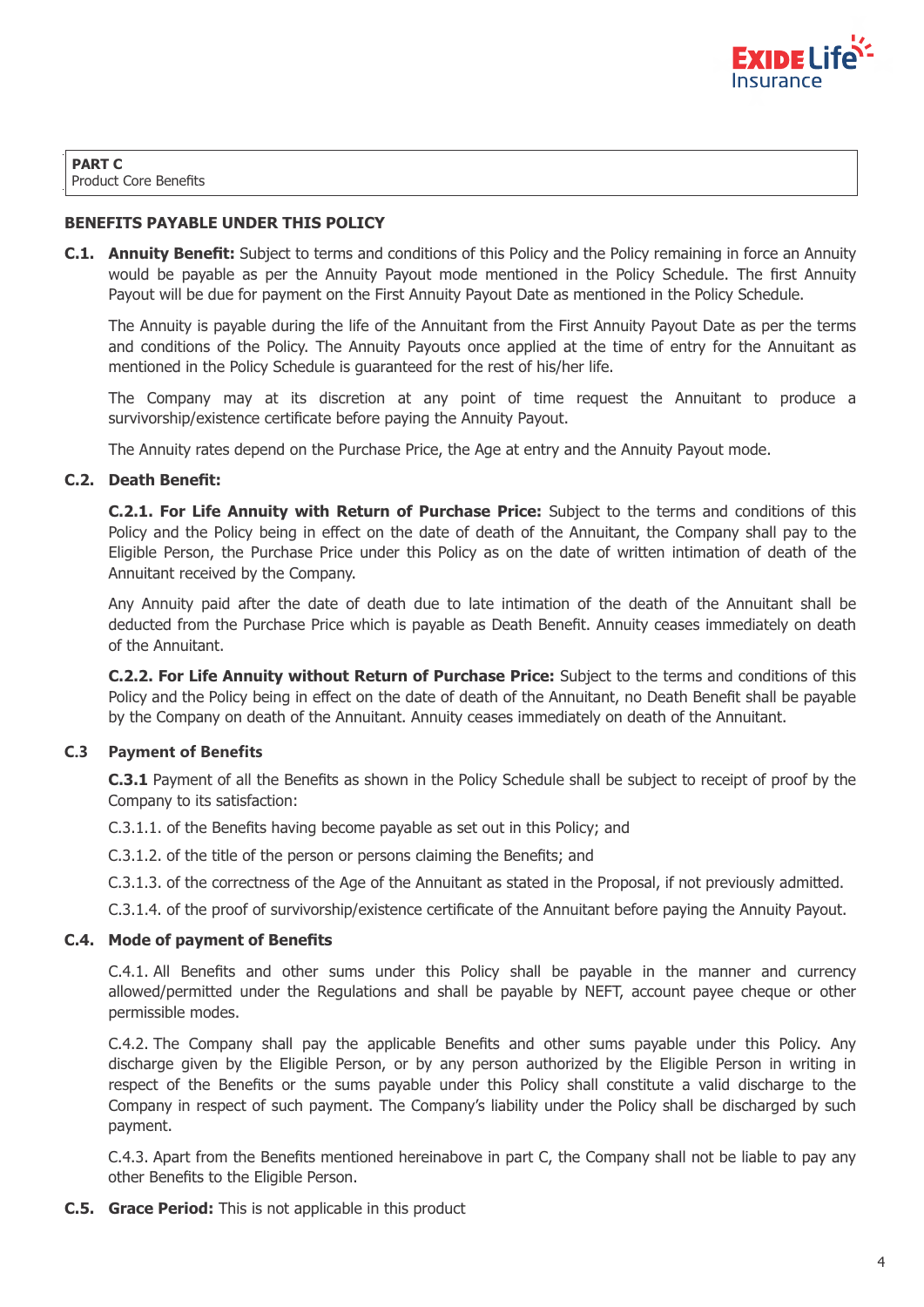

**PART D** Policy Servicing Related Aspects

- **D.1. Free Look Provisions:** The Policyholder shall have a period of 15 days (30 days if the Policy is sourced through Distance Marketing\*# as provided in Distance Marketing Guidelines IRDA/ADMN/GDL/MISC/059/04/2011 dated 05/04/2011) from the date of receipt of the Policy Document to review the terms and condition of the Policy and if the Policyholder disagrees with the said terms and conditions, the Policyholder shall have the option to return the Policy to the Company for cancellation, stating the reason for his/her objection. Upon such Free-look cancellation, the purchase price subject only to deduction of a proportionate risk Premium for the period of cover (if any) and applicable stamp duty charges incurred by the Company shall be
	- a) transferred to any other Annuity provider as selected by the Policyholder if the Annuity product is purchased from the proceeds of a pension plan with Open Market Option (OMO); or
	- b) returned to the Policyholder, if the Annuity product is not purchased from the proceeds of any pension plan.

Free look cancellation shall not be applicable where the Policyholder has to compulsorily purchase Annuity from the Company using the proceeds of a pension plan. However, the Policyholder shall have option to change the type of Annuity, if any available.

All the Benefits and rights under this Policy shall immediately stand terminated at the cancellation of the policy. This provision is in line with Reg. 10 of IRDAI (PPI) Reg., 2017.

\*Distance mode includes solicitation in all modes other than in person.

For the QROPS Policyholder the proceeds from cancellation in Free-look period can only be transferred back to the UK /Ireland Registered Scheme from where the money was received.

The Company shall additionally ensure that any obligation of Policyholder towards QROPS requirement as per HMRC regulations, which He/ She made by way of declarations at the time of transferring of pension corpus are met.

- **D.2. Surrender the Policy:** Surrender is not allowed under this Policy.
- **D.3. Policy Loan:** There is no loan facility under this Policy.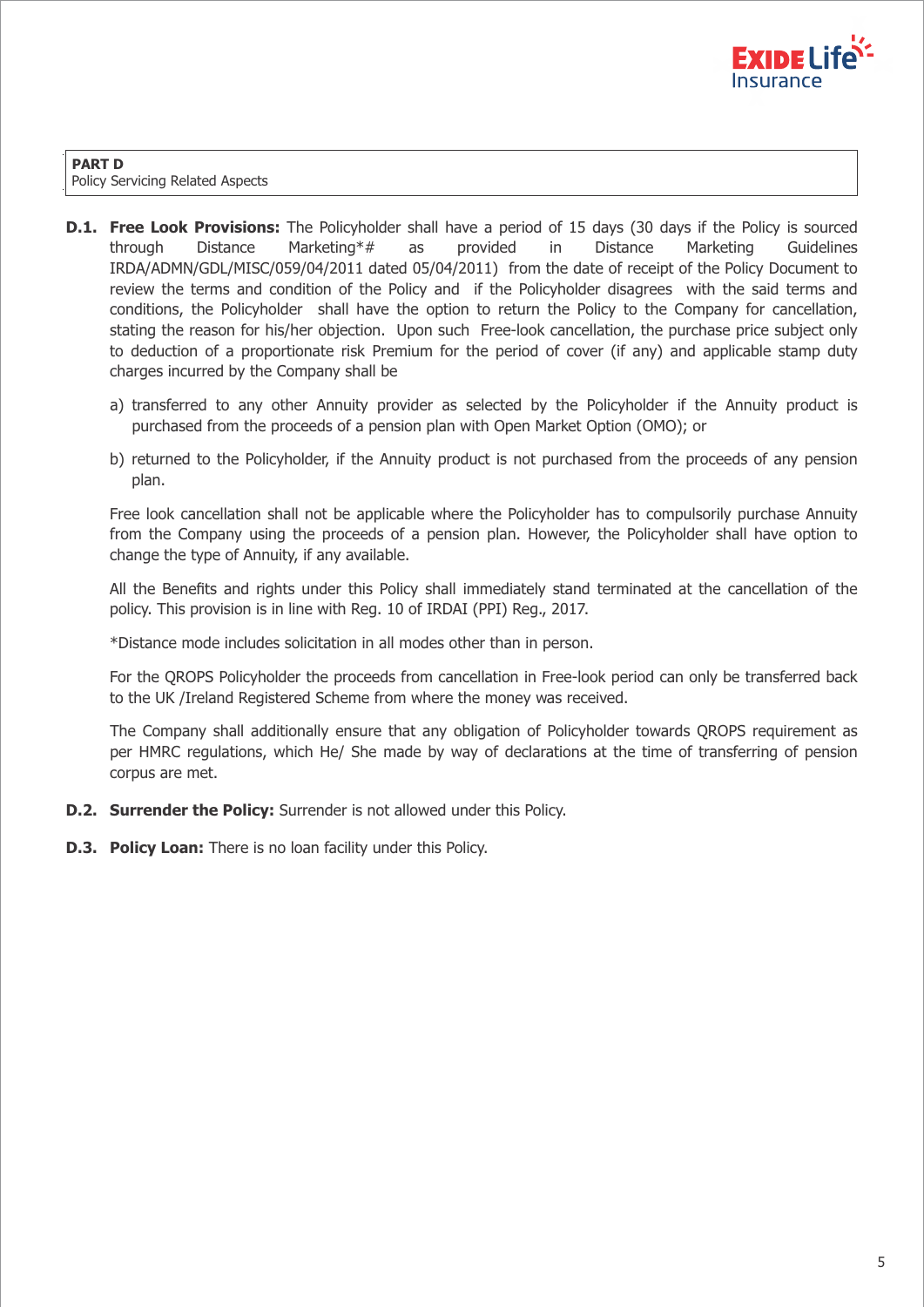

**PART E** All the applicable Charges, Fund Name, Fund Options etc. (Applicable especially for ULIP Policies)

E.1. Not Applicable as this is a Non-linked individual product.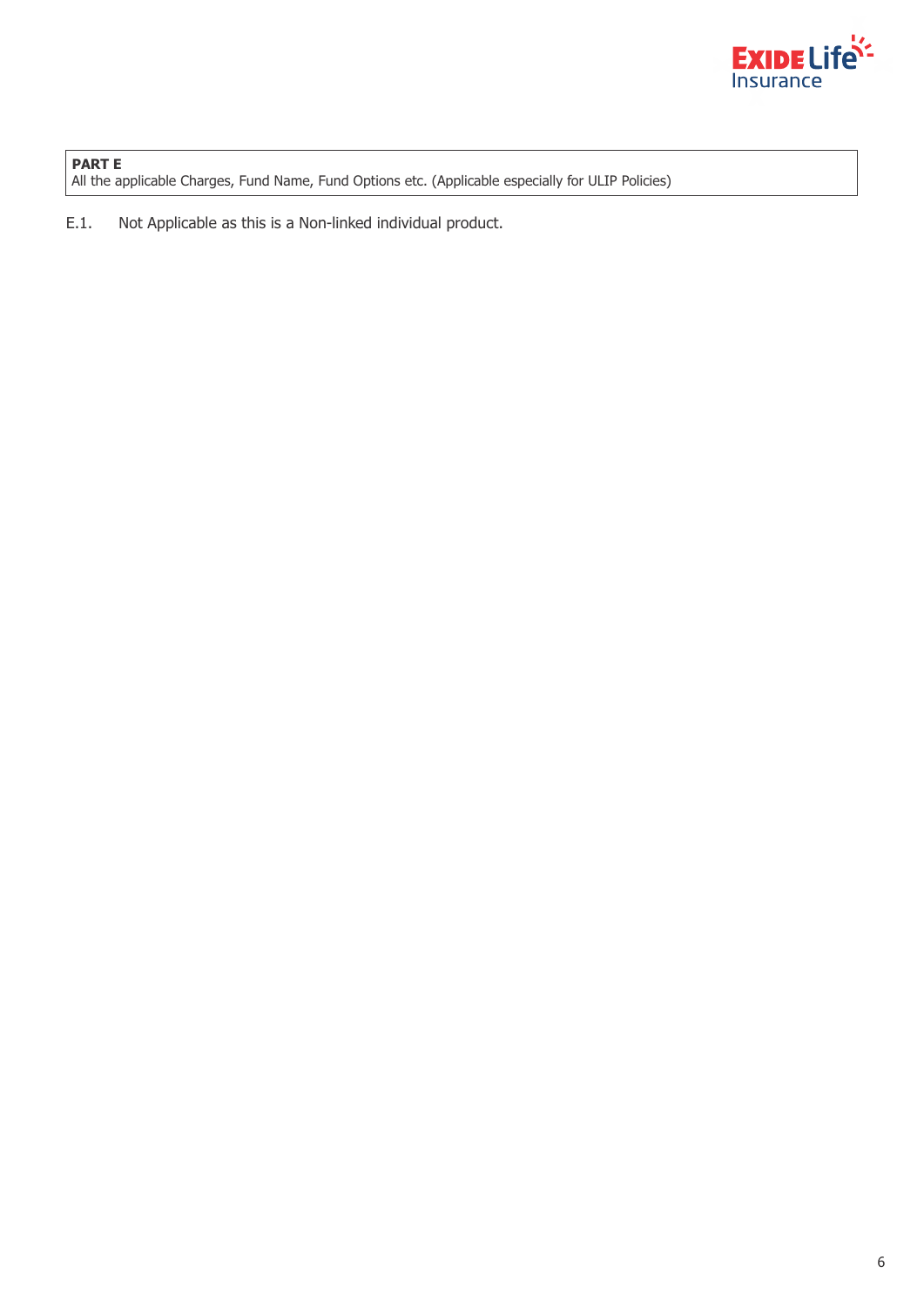

**PART F** General Terms and Conditions

## **F.1 Fraud, Misrepresentation and Forfeiture:**

In issuing this Policy, the Company has relied on, and would rely on, accuracy and completeness of the information provided by the Annuitant and any other declarations or statements made or as may be made hereafter, by the Annuitant.

In case of fraud, misrepresentation and forfeiture, the Policy shall be treated with in accordance with provisions of Section 45 of the Insurance Act 1938 as amended from time to time.

# **[A Leaflet containing the simplified version of the provisions of Section 45 is enclosed as Annexure – (I) for reference]**

# **F.2 Admission of Age:**

The Age of the Annuitant has been admitted on the basis of the declaration made by the Policyholder / Annuitant in the Proposal form and/or in any document/statement based on which this Policy has been issued. If the Age of the Annuitant is found to be different from that declared, the Company may, adjust the Benefits under this Policy and/or recover the applicable balance amounts, if any, as it deems fit. This Policy shall however become void from commencement, if the Age of the Annuitant at the Policy Commencement Date is found to be higher than the maximum or lower than the minimum entry Age that was permissible under this Policy at the time of its issue and the total Purchase Price less the Annuity Payouts made till date shall be refunded after deducting the applicable stamp duty.

The minimum entry Age in this Policy is 0 years Age last birthday (for Existing Customers), 45 years Age last birthday (for customers other than Existing Customers) and 55 years Age last birthday for customers (Customers other than Existing Customers) who were members of a United Kingdom (UK)/Ireland Registered Pension Scheme wanting to transfer their pension corpus from UK/Ireland into this scheme.

### **F.3 Assignment:**

Assignment should be in accordance with provisions of Section 38 of the Insurance Act 1938 as amended from time to time.

# **[A Leaflet containing the simplified version of the provisions of Section 38 is enclosed as Annexure III for reference].**

Assignment is not allowed under this Policy.

### **F.4 Nomination:**

Nomination should be in accordance with provisions of Section 39 of the Insurance Act 1938 as amended from time to time.

# **[A Leaflet containing the simplified version of the provisions of Section 39 is enclosed as Annexure - (II) for reference]**

### **F.5 Review, revision:**

The Company reserves the right to review, revise, delete and/ or alter any of the terms and conditions of this Policy, including without limitation the Benefits, the Purchase Price with the prior approval of IRDAI.

### **F.6 Release and discharge:**

The Policy will terminate automatically on payment of the Death Benefit, and the Company will be relieved and discharged from all obligations under this Policy thereafter.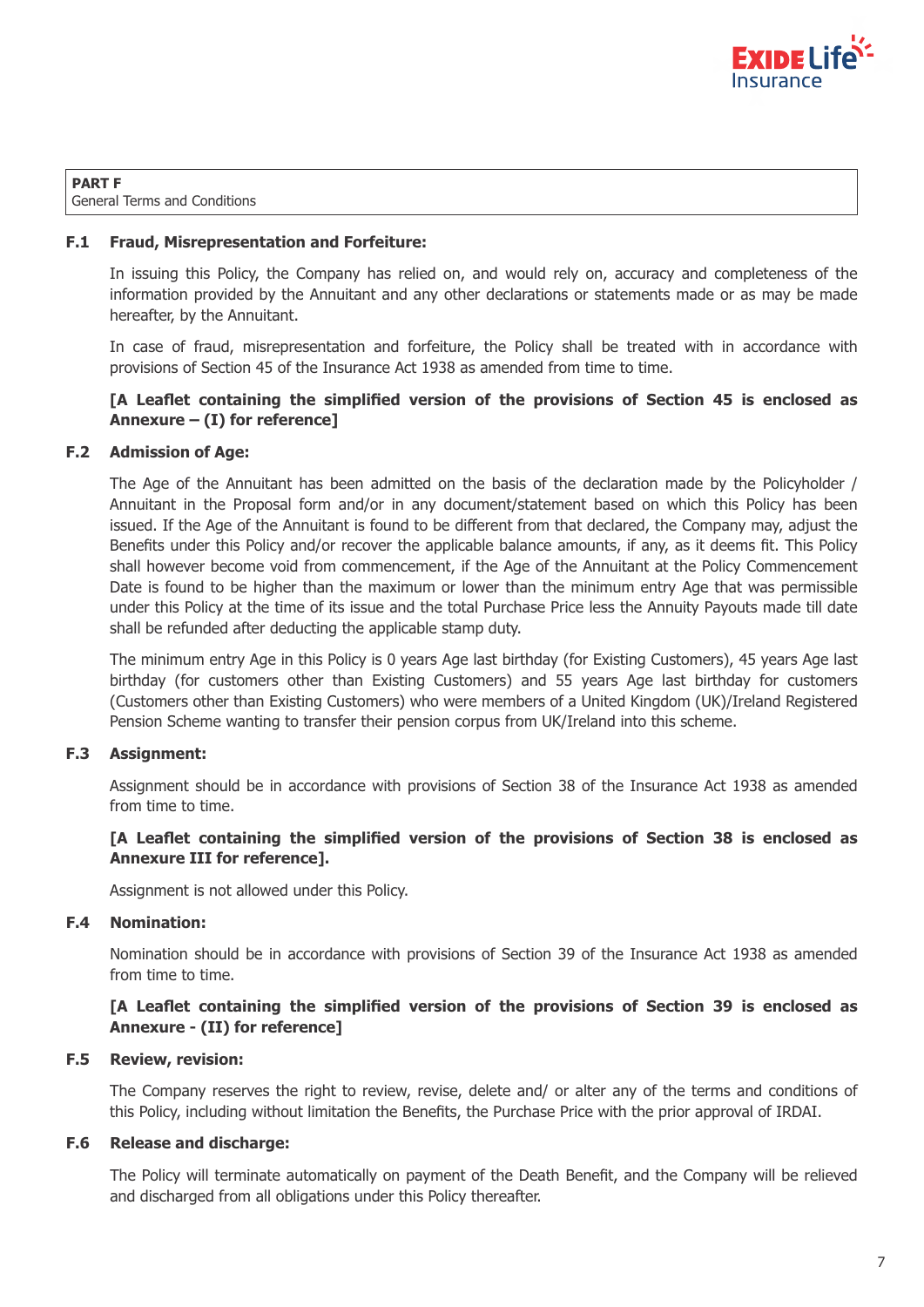

#### **F.7 Taxes, duties and levies and disclosure of information:**

The Company shall deduct the applicable taxes in accordance with the prevailing provisions of the tax laws in India. The Purchase Price and Benefits payable under this Policy are subject to applicable taxes, cess, etc which shall be paid by the Policyholder along with the Benefits or Purchase Price. The Policyholder will be liable to pay all applicable taxes as levied by the Government of India/ Statutory Authorities of India from time to time.

#### **F.8 Notice by the Company under the Policy:**

Any of the notices required to be issued in terms of this Policy may be issued, either by issuing individual notices to the Policyholder, including by electronic mail and/or facsimile, or by issuing a general notice, including by publishing such notices in newspapers and/or on the Company's website. Please communicate any changes in your mailing address or any other communication details as soon as possible. This will enable us to serve you better.

### **F.9 Entire Contract:**

This Policy comprises the terms and conditions set forth in this Policy document, the Policy Schedule, and the endorsements, if any, made on or applicable to this Policy, which shall form an integral part and the entire contract evidenced by this Policy. The liability of the Company is at all times subject to the terms and conditions of this Policy and the endorsements made from time to time.

#### **F.10 Governing Law and Jurisdiction:**

This Policy shall be governed by and interpreted in accordance with the laws of India. All actions, suits and proceedings under this Policy shall be subject to the exclusive jurisdiction of the courts in India.

#### **F.11 Risk Factors**

- a) Exide Life New Immediate Annuity is a Non-Linked, Non-Participating Individual Immediate Annuity Plan.
- b) Exide Life Insurance Company Limited is only the name of the Insurance Company and Exide Life New Immediate Annuity is only the name of the product and does not in any way indicate the quality of the product, its future prospects or returns.

#### **F.12 Requirements for death claims:**

In case of death claims, except death claims arising out of accidents or unnatural deaths

- (i) Death Certificate, in original, issued by the competent authority;
- (ii) Policy document, in original;
- (iii) Identification proof (bearing photo) of person receiving the Benefit and the Annuitant.
- (iv) Medical treatment records (discharge summary / death summary, investigation reports, etc) if Annuitant has taken treatment for illness leading to his/her death.
- (v) Bank account details of the claimant along with IFSC code (payment would be made vide NEFT only)

In case of death claims arising out of accidents or unnatural deaths

- (i) Death Certificate, in original, issued by the competent authority;
- (ii) Policy document, in original;
- (iii) Identification proof (bearing photo) of person receiving the Benefit and the Annuitant.
- (iv) First Information Report, Inquest and the Final Investigation Report thereof, duly attested by concerned jurisdictional Police Official.
- (v) Post Mortem Report duly attested by the concerned officials.
- (vi) Bank account details of the claimant along with IFSC code (payment would be made vide NEFT only)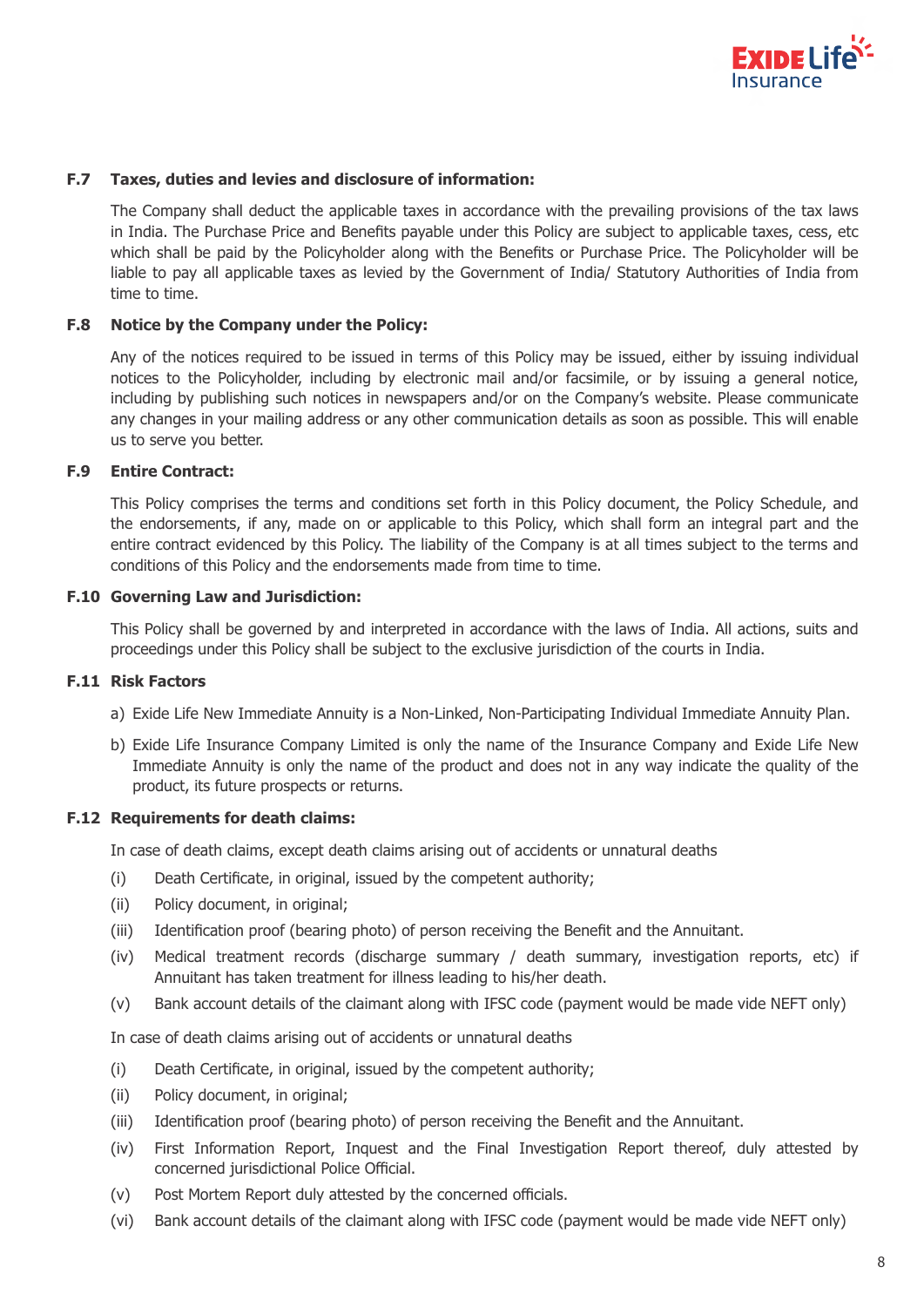

Notwithstanding anything contained in Clause F.12 above, depending upon the cause or nature of the claim, the Company reserves the right to call for any other and/or additional documents or information, including documents/information concerning the title of the person claiming the Death Benefit under this Policy, to the satisfaction of the Company, for processing of the claim.

The claim is required to be intimated to the Company within a period of 90 days from the date of death, to treat the same as a valid claim. However, delay in intimation of claim or submission of documents for the reasons beyond the control of claimant may be condoned by the Company.

# **F.13 Issuance of Duplicate Policy:**

In the event if the Policyholder loses/misplaces /destroys the original Policy bond, the Policyholder shall immediately inform the Company. The Company after obtaining satisfactory evidence shall issue duplicate Policy by collecting necessary charges not exceeding Rs.250.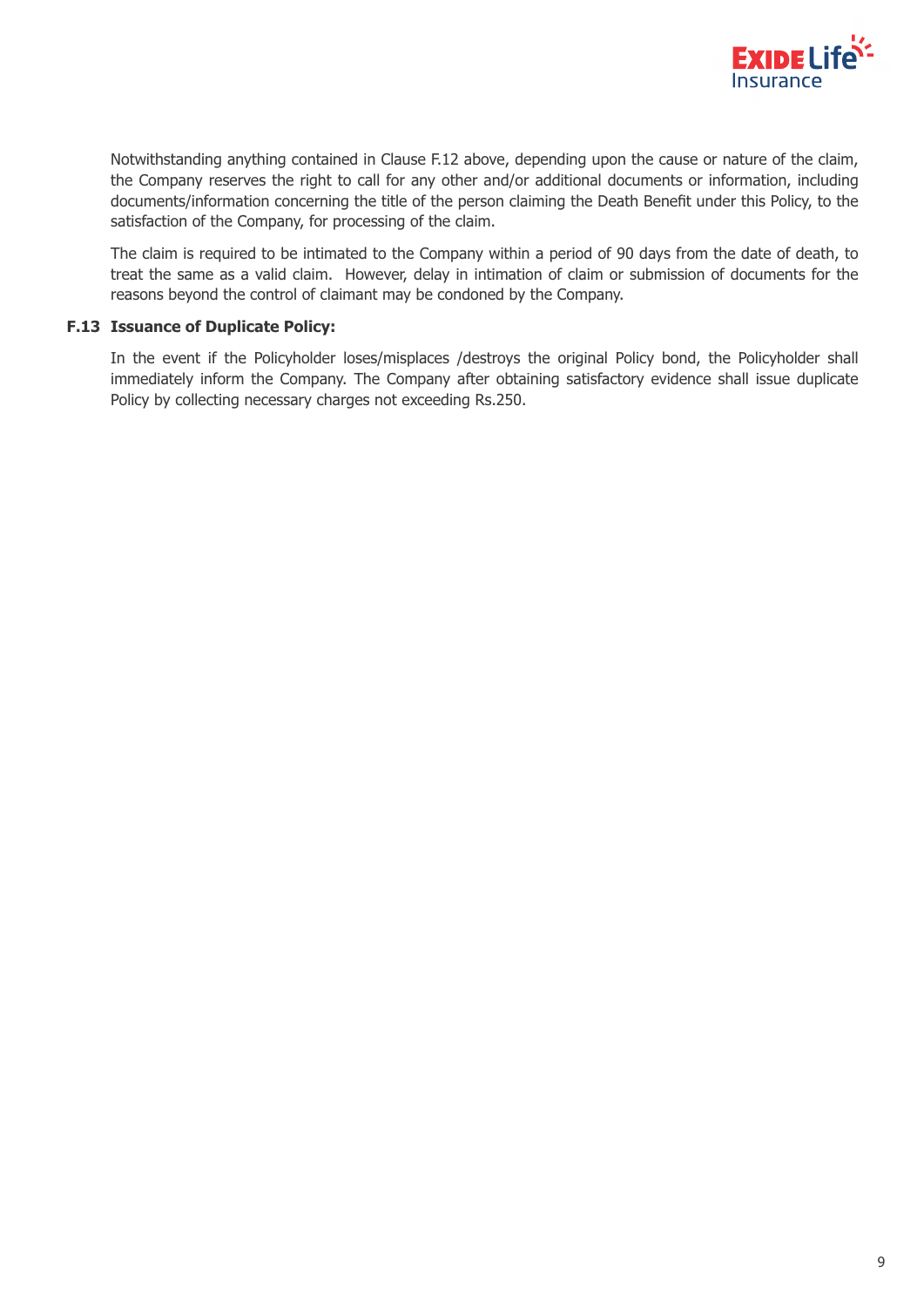

#### **PART G**

Grievance Redressal Mechanism, List of Ombudsman and Other Annexures

## **G.1.** Contact Information Complaints & Grievance Redressal

### **Contact Us**

- Meet your Grievance Officer at Your nearest Exide Life Branch Office
- Write to care@exidelife.in from Your registered email address
- Call 1800 419 8228 from your registered mobile number

# **Grievance Escalation Matrix**

# **Level 1**

In case the complainant is not satisfied with the response, the complainant can escalate the grievance to Chief Grievance Redressal Officer within 8 weeks from date of complaint resolution at gro@exidelife.in

# **Address:**

**3rd Floor, JP Techno Park, No. 3/1, Millers Road Bengaluru 560 001, India. Exide Life Insurance Company Limited Tel No: 080 4134 5134 The Chief Grievance Redressal Officer**

### **Level 2**

In case the complainant is not satisfied with the response or does not receive any response from the Chief Grievance Redressal Officer within 15 days, complainant may approach the grievance cell of the Insurance Regulatory and Development Authority of India (IRDAI):

IRDAI Grievance Call Centre –

| <b>Address</b> |    | : Consumer Affairs Department, Insurance Regulatory and Development<br><b>Authority of India</b> |
|----------------|----|--------------------------------------------------------------------------------------------------|
|                |    | Survey No. 115/1, Financial District,                                                            |
|                |    | Nanakramguda, Gachibowli, Hyderabad                                                              |
|                |    | Telangana State - 500032                                                                         |
|                |    | Toll Free Number : 155255 (or) 1800 4254 732                                                     |
| <b>Timings</b> |    | : 8 AM to 8 PM (Monday to Saturday)                                                              |
| <b>Email</b>   |    | grievances@irdai.gov.in                                                                          |
| Website        | ÷. | http://igms.irda.gov.in                                                                          |
|                |    |                                                                                                  |

# **Level 3**

### **Manner of making complaints to Insurance Ombudsman**

In case the complainant is not satisfied with the decision/resolution of the Company, or does not receive any response from the Company within 30 days of filing the complaint, the complainant may approach the Insurance Ombudsman. Refer http://www.ecoi.co.in/ombudsman.html for the updated list of Insurance Ombudsman.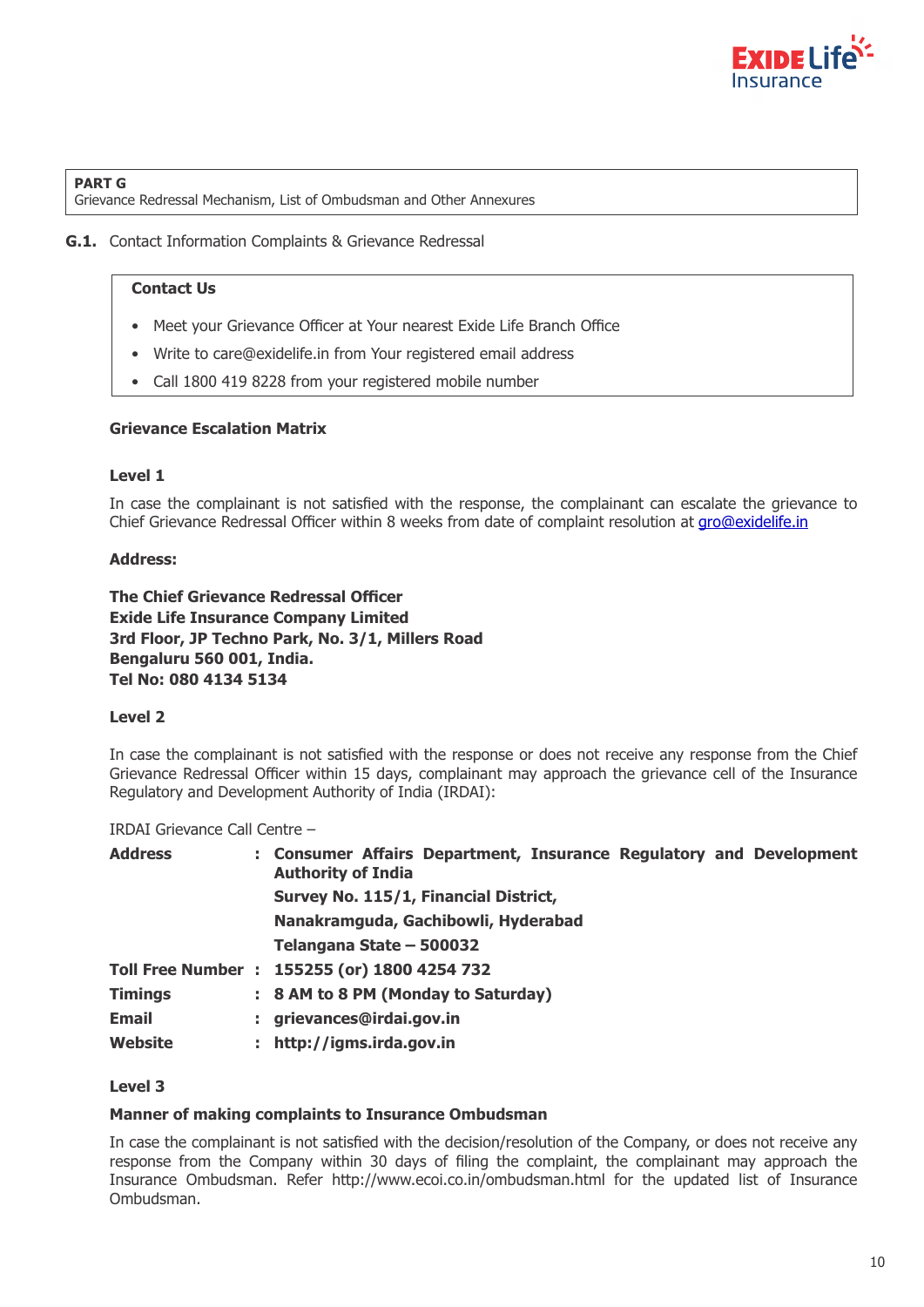

As per the provisions of Rule 13(1) of Insurance Ombudsman Rules, 2017, the Ombudsman shall receive and consider complaints or disputes relating to: a. delay in settlement of claims; b. any partial or total repudiation of claims; c. disputes over premium paid or payable in terms of the policy; d. misrepresentation of policy terms and conditions; e. legal construction of insurance policies in so far as the dispute relates to claim; f. servicing related grievances against insurers, their agents and intermediaries; g. issuance of policy not in conformity with Proposal form submitted; h. non-issuance of insurance policy after premium receipt; and i. any other matter resulting from regulatory violation, related to issues mentioned at clauses a. to h.

As per the provisions of Rule 14 of Insurance Ombudsman Rules, 2017:

Rule 14(1), any person who has a grievance against an insurer, may himself or through his legal heirs, nominee or assignee, make a complaint in writing to the Insurance Ombudsman within whose territorial jurisdiction the branch or office of the insurer complained against or the residential address or place of residence of the complainant is located.

Rule 14(2), the complaint shall be in writing, duly signed by the complainant or through his legal heirs, nominee or assignee and shall state clearly the name and address of the complainant, the name of the branch or office of the insurer against whom the complaint is made, the facts giving rise to the complaint, supported by documents, the nature and extent of the loss caused to the complainant and the relief sought from the Insurance Ombudsman.

Rule 14(3), no complaint to the Insurance Ombudsman shall lie unless:

(a) the complainant makes a written representation to the insurer named in the complaint and

(i) either the insurer had rejected the complaint; or

(ii) the complainant had not received any reply within a period of one month after the insurer received his representation; or

(iii) the complainant is not satisfied with the reply given to him by the insurer;

(b) The complaint is made within one year\_

(i) after the order of the insurer rejecting the representation is received; or

(ii) after receipt of decision of the insurer which is not to the satisfaction of the complainant;

(iii) after expiry of a period of one month from the date of sending the written representation to the insurer if the insurer named fails to furnish reply to the complainant.

Rule 14(4), the Ombudsman shall be empowered to condone the delay in such cases as he may consider necessary, after calling for objections of the insurer against the proposed condonation and after recording reasons for condoning the delay and in case the delay is condoned, the date of condonation of delay shall be deemed to be the date of filing of the complaint, for further proceedings under these rules.

Rule 14(5), no complaint before the Insurance Ombudsman shall be maintainable on the same subject matter on which proceedings are pending before or disposed of by any court or consumer forum or arbitrator.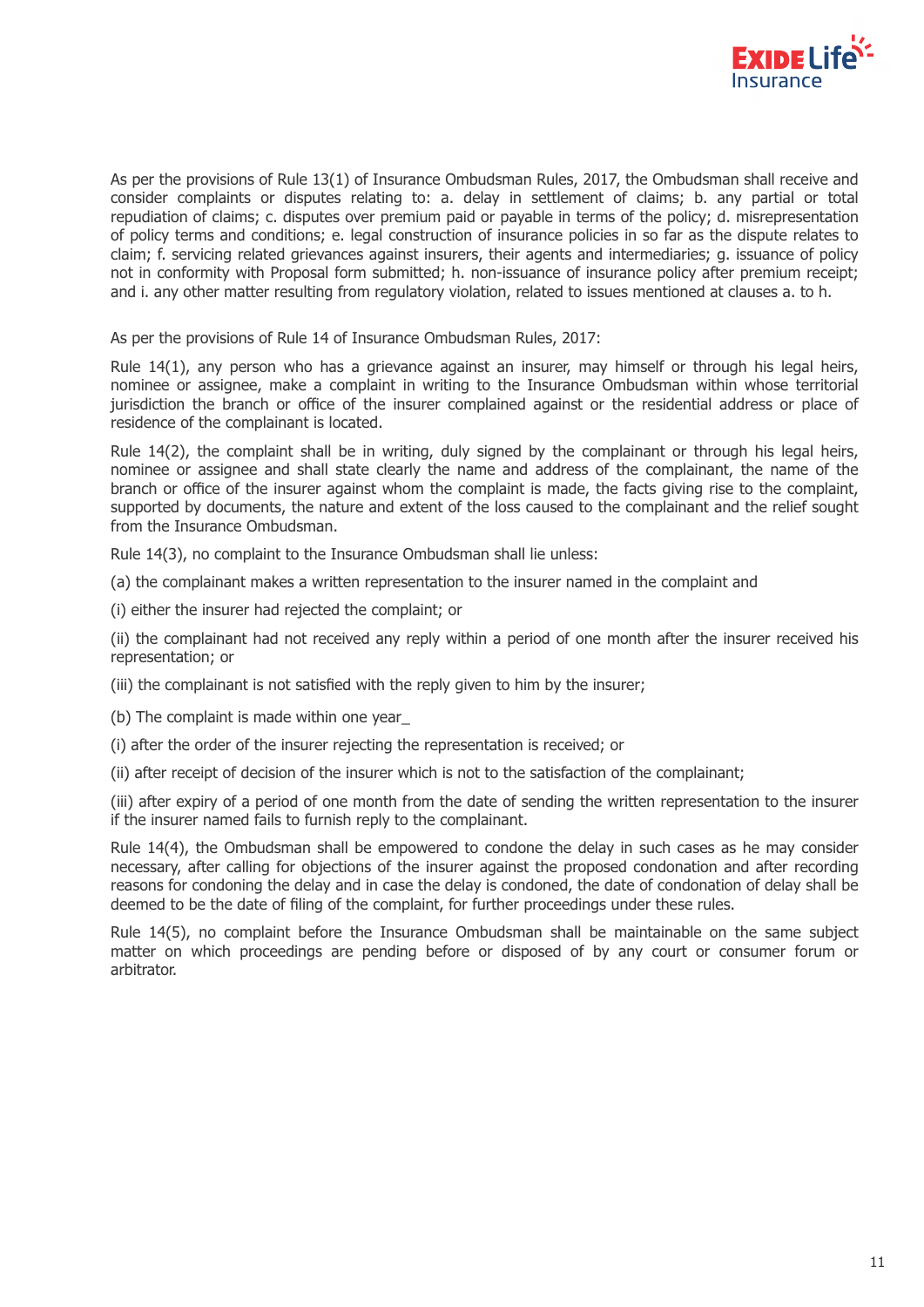

#### **List of Insurance Ombudsman Centers**

| <b>CONTACT DETAILS</b>                                                                                                                                                                                                                                                    | <b>JURISDICTION</b>                                                                                                                 |
|---------------------------------------------------------------------------------------------------------------------------------------------------------------------------------------------------------------------------------------------------------------------------|-------------------------------------------------------------------------------------------------------------------------------------|
| <b>AHMEDABAD</b><br>Office of the Insurance Ombudsman,<br>Jeevan Prakash Building, 6th floor,<br>Tilak Marg, Relief Road,<br>Ahmedabad $-380001$ .<br>Tel.: 079 - 25501201/02/05/06<br>Email: bimalokpal.ahmedabad@ecoi.co.in                                             | State of Gujarat and Union Territories of Dadra & Nagar<br>Haveli and Daman and Diu.                                                |
| <b>BENGALURU</b><br>Office of the Insurance Ombudsman,<br>Jeevan Soudha Building, PID No. 57-27-N-19<br>Ground Floor, 19/19, 24th Main Road,<br>JP Nagar, Ist Phase,<br>Bengaluru - 560 078.<br>Tel.: 080 - 26652048 / 26652049<br>Email: bimalokpal.bengaluru@ecoi.co.in | State of Karnataka                                                                                                                  |
| <b>BHOPAL</b><br>Office of the Insurance Ombudsman,<br>2nd Floor, Janak Vihar Complex,<br>6, Malviya Nagar, Opp. Airtel, Near New Market,<br>Bhopal (M.P.)-462 003.<br>Tel.:- 0755-2769201/9202 Fax: 0755-2769203<br>Email: bimalokpal.bhopal@ecoi.co.in                  | States of Madhya Pradesh and Chattisgarh.                                                                                           |
| <b>BHUBANESHWAR</b><br>Office of the Insurance Ombudsman,<br>62, Forest Park,<br>Bhubaneshwar-751009.<br>Tel.:- 0674-2596461/2596455    Fax: 0674-2596429<br>Email: bimalokpal.bhubaneswar@ecoi.co.in                                                                     | State of Orissa                                                                                                                     |
| <b>CHANDIGARH</b><br>Office of the Insurance Ombudsman,<br>S.C.O. No.101-103,2nd Floor,<br>Batra Building, Sector 17-D,<br>Chandigarh-160 017.<br>Tel.:- 0172-2706196 / 2706468 Fax: 0172-2708274<br>Email: bimalokpal.chandigarh@ecoi.co.in                              | States of Punjab, Haryana, Himachal Pradesh, Jammu &<br>Kashmir and Union territory of Chandigarh.                                  |
| <b>CHENNAI</b><br>Office of the Insurance Ombudsman,<br>Fathima Akhtar Court,<br>4th Floor, 453 (old 312),<br>Anna Salai, Teynampet,<br>Chennai-600 018.<br>Email: bimalokpal.chennai@ecoi.co.in                                                                          | State of Tamil Nadu and Union Territories - Pondicherry<br>Town and Karaikal (which are part of Union Territory of<br>Pondicherry). |
| <b>NEW DELHI</b><br>Office of the Insurance Ombudsman,<br>2/2 A, Universal Insurance Bldg.,<br>Asaf Ali Road,<br>New Delhi-110 002.<br>Tel.:- 011-2323481/23213504 Fax: 011-23230858<br>Email: bimalokpal.delhi@ecoi.co.in                                                | States of Delhi                                                                                                                     |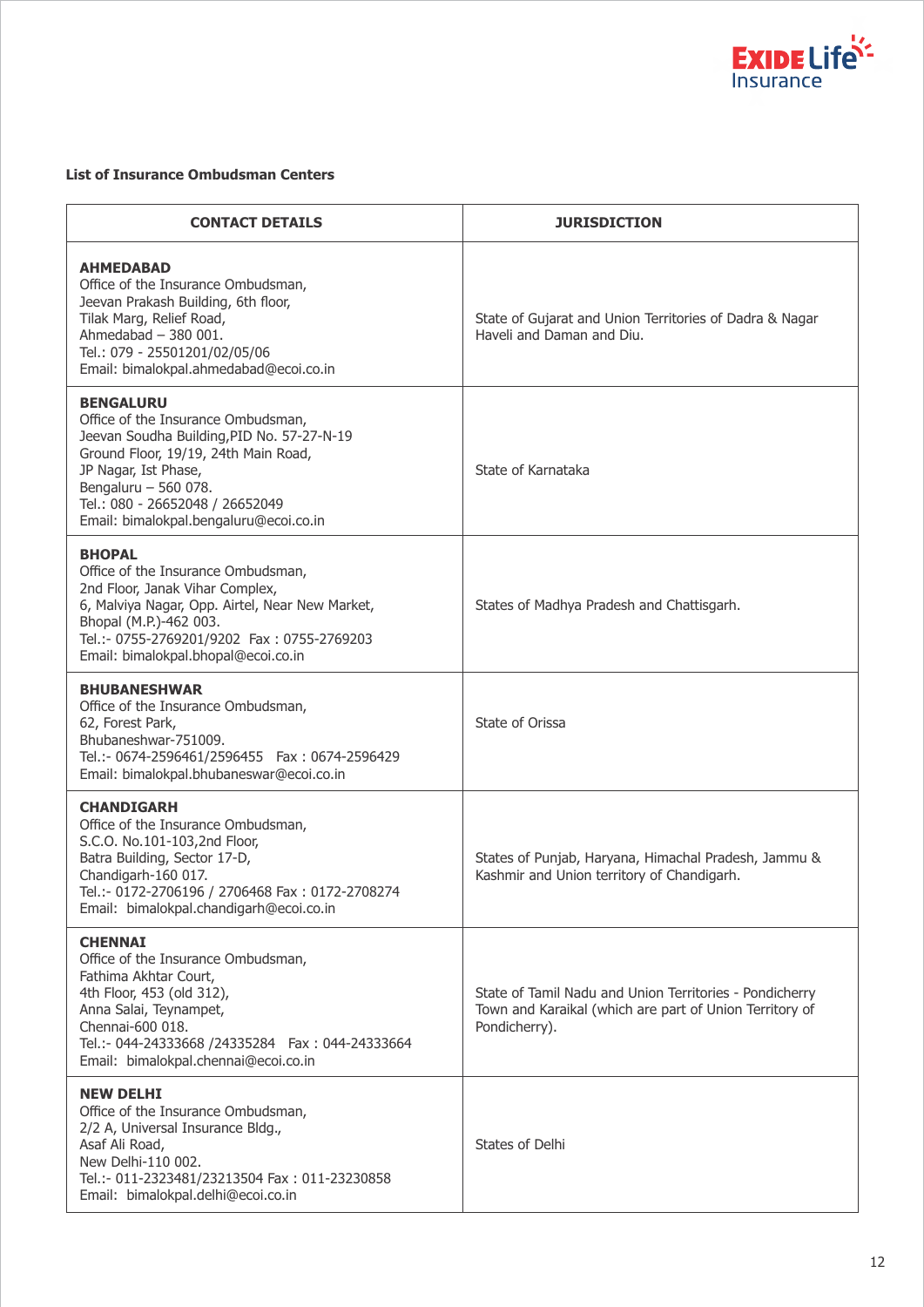

#### **List of Insurance Ombudsman Centers**

| <b>CONTACT DETAILS</b>                                                                                                                                                                                                                                                   | <b>JURISDICTION</b>                                                                                                  |
|--------------------------------------------------------------------------------------------------------------------------------------------------------------------------------------------------------------------------------------------------------------------------|----------------------------------------------------------------------------------------------------------------------|
| <b>ERNAKULAM</b><br>Office of the Insurance Ombudsman,<br>2nd Floor, CC 27 / 2603, Pulinat Bldg.,<br>Opp. Cochin Shipyard, M. G. Road,<br>Ernakulam - 682 015.<br>Tel.:- 0484-2358759/2359338<br>Fax: - 0484-2359336<br>Email:- bimalokpal.ernakulam@ecoi.co.in          | State of Kerala and Union Territory of (a) Lakshadweep (b)<br>Mahe-a part of Union Territory of Pondicherry.         |
| <b>GUWAHATI</b><br>Insurance Ombudsman,<br>Office of the Insurance Ombudsman,<br>"Jeevan Nivesh", 5th Floor,<br>Near Panbazar Overbridge, S.S. Road,<br>Guwahati-781 001 (ASSAM).<br>Tel.:- 0361-2132204/5    Fax: 0361-2732937<br>Email: bimalokpal.quwahati@ecoi.co.in | States of Assam, Meghalaya, Manipur, Mizoram, Arunachal<br>Pradesh, Nagaland and Tripura.                            |
| <b>HYDERABAD</b><br>Office of the Insurance Ombudsman,<br>6-2-46, 1st Floor, Moin Court,<br>A.C. Guards, Lakdi-Ka-Pool,<br>Hyderabad-500 004.<br>Tel: 040-65504123/23312122    Fax: 040-23376599<br>Email: bimalokpal.hyderabad@ecoi.co.in                               | States of Andhra Pradesh, Telangana and Union Territory of<br>Yanam and a part of the Union Territory of Pondicherry |
| <b>JAIPUR</b><br>Office of the Insurance Ombudsman,<br>Ground Floor, Jeevan Nidhi II,<br>Bhawani Singh Road,<br>Jaipur - 302005<br>Tel: 0141-2740363<br>Email: Bimalokpal.jaipur@ecoi.co.in                                                                              | State of Rajasthan                                                                                                   |
| <b>KOLKATA</b><br>Office of the Insurance Ombudsman,<br>Hindustan Bldg. Annexe, 4, C.R. Avenue,<br>4th Floor, Kolkata - 700 072.<br>Tel: 033-22124339/22124340    Fax: 033-22124341<br>Email:- bimalokpal.kolkata@ecoi.co.in                                             | States of West Bengal, Bihar, Sikkim, Jharkhand and Union<br>Territories of Andaman and Nicobar Islands.             |
| <b>LUCKNOW</b><br>Office of the Insurance Ombudsman,<br>Jeevan Bhawan, Phase-2,<br>6th Floor, Nawal Kishore Road,<br>Hazaratganj,<br>Lucknow-226 001.<br>Tel: 0522 -2231331/2231330<br>Fax: 0522-2231310<br>Email: bimalokpal.lucknow@ecoi.co.in                         | States of Uttar Pradesh and Uttaranchal.                                                                             |
| <b>MUMBAI</b><br>Office of the Insurance Ombudsman,<br>3rd Floor, Jeevan Seva Annexe,<br>S.V. Road, Santacruz(W),<br>Mumbai-400 054.<br>Tel: 022 - 26106552 / 26106960 Fax: 022-26106052<br>Email: bimalokpal.mumbai@ecoi.co.in                                          | States of Goa and Mumbai Metropolitan Region excluding<br>areas of Navi Mumbai & Thane                               |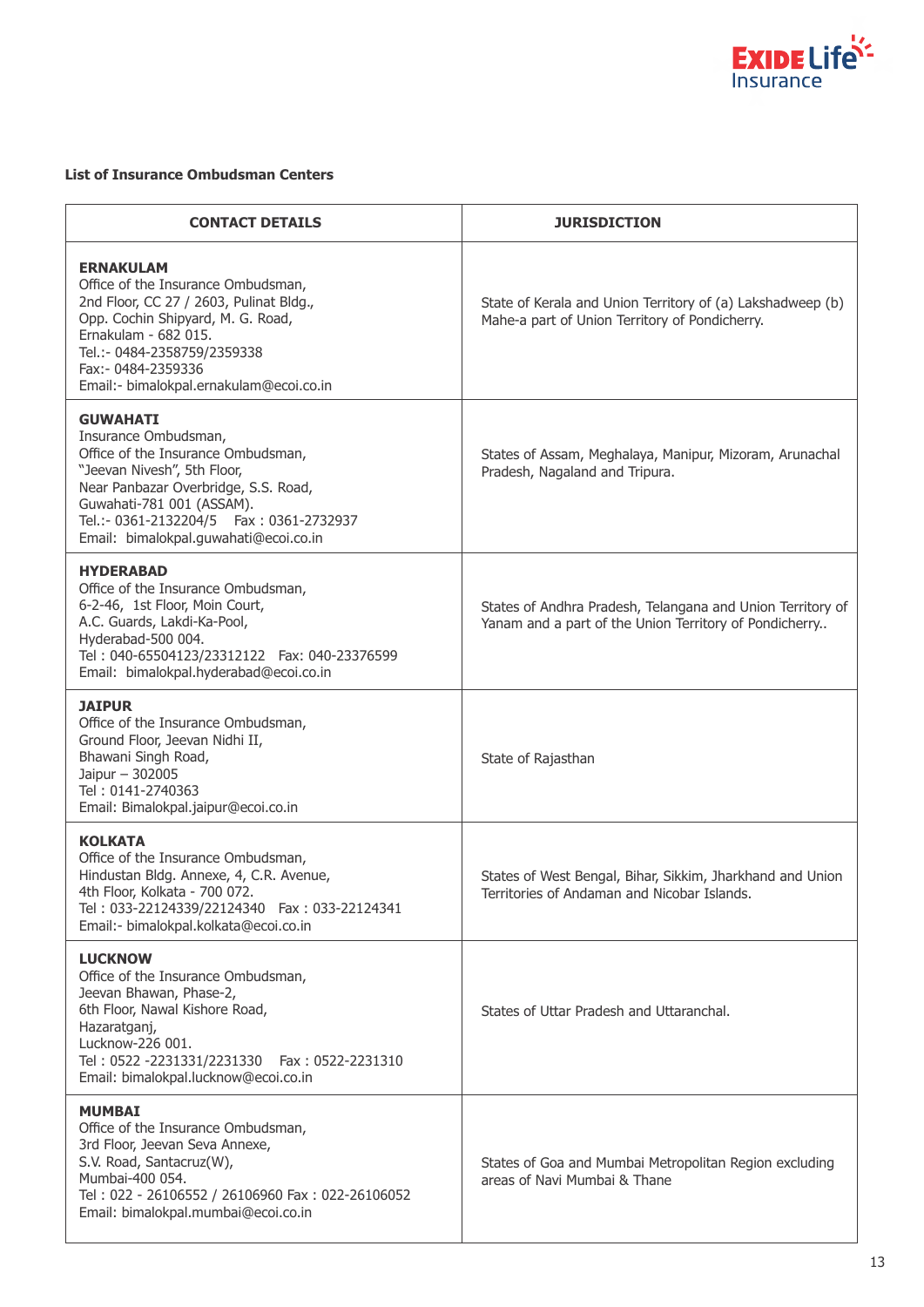

#### **List of Insurance Ombudsman Centers**

| <b>CONTACT DETAILS</b>                                                                                                                                                                                                                     | <b>JURISDICTION</b>                                                                                                                                                                                                                                                                                                                                                                                                  |
|--------------------------------------------------------------------------------------------------------------------------------------------------------------------------------------------------------------------------------------------|----------------------------------------------------------------------------------------------------------------------------------------------------------------------------------------------------------------------------------------------------------------------------------------------------------------------------------------------------------------------------------------------------------------------|
| <b>NOIDA</b><br>Office of the Insurance Ombudsman,<br>Bhagwan Sahai Palace,<br>4th Floor, Main Road,<br>Naya Bans, Sector-15,<br>Gautam Budh Nagar, Noida<br>Tel.: 0120-2514250 / 2514252 / 2514253<br>Email:- bimalokpal.noida@ecoi.co.in | States of Uttaranchal and the following Districts of Uttar<br>Pradesh: Agra, Aligarh, Bagpat, Bareilly, Bijnor, Budaun,<br>Bulandshehar, Etah, Kanooj, Mainpuri, Mathura, Meerut,<br>Moradabad, Muzaffarnagar, Oraiyya, Pilibhit, Etawah,<br>Farrukhabad, Firozabad, Gautam Budh Nagar, Ghaziabad,<br>Hardoi, Shahjahanpur, Hapur, Shamli, Rampur, Kashganj,<br>Sambhal, Amroha, Hathras, Kanshiramnagar, Saharanpur |
| <b>PATNA</b><br>Office of the Insurance Ombudsman,<br>1st Floor, Kalpana Arcade Building,<br>Bazar Samiti Road,<br>Bahadurpur,<br>Patna - 800 006.<br>Tel.: 0612-2680952<br>Email: - bimalokpal.patna@ecoi.co.in                           | States of Bihar and Jharkhand                                                                                                                                                                                                                                                                                                                                                                                        |
| <b>PUNE</b><br>Office of the Insurance Ombudsman,<br>Jeevan Darshan Bldg., 3rd Floor,<br>C.T.S. No.s. 195 to 198,<br>N.C. Kelkar Road, Narayan Peth,<br>Pune $-411$ 030.<br>Tel.: 020-41312555<br>Email: bimalokpal.pune@ecoi.co.in        | State of Maharashtra, Area of Navi Mumbai & Thane but<br>excluding Mumbai Metropolitan Region                                                                                                                                                                                                                                                                                                                        |

**Note:** For current ombudsman list please visit http://www.irda.gov.in

**IRDAI Notice:** Beware of Spurious/Fraud Phone Calls: IRDAI is not involved in activities like selling insurance policies, announcing bonus or investment of premiums. Public receiving such phone calls are requested to lodge a police complaint.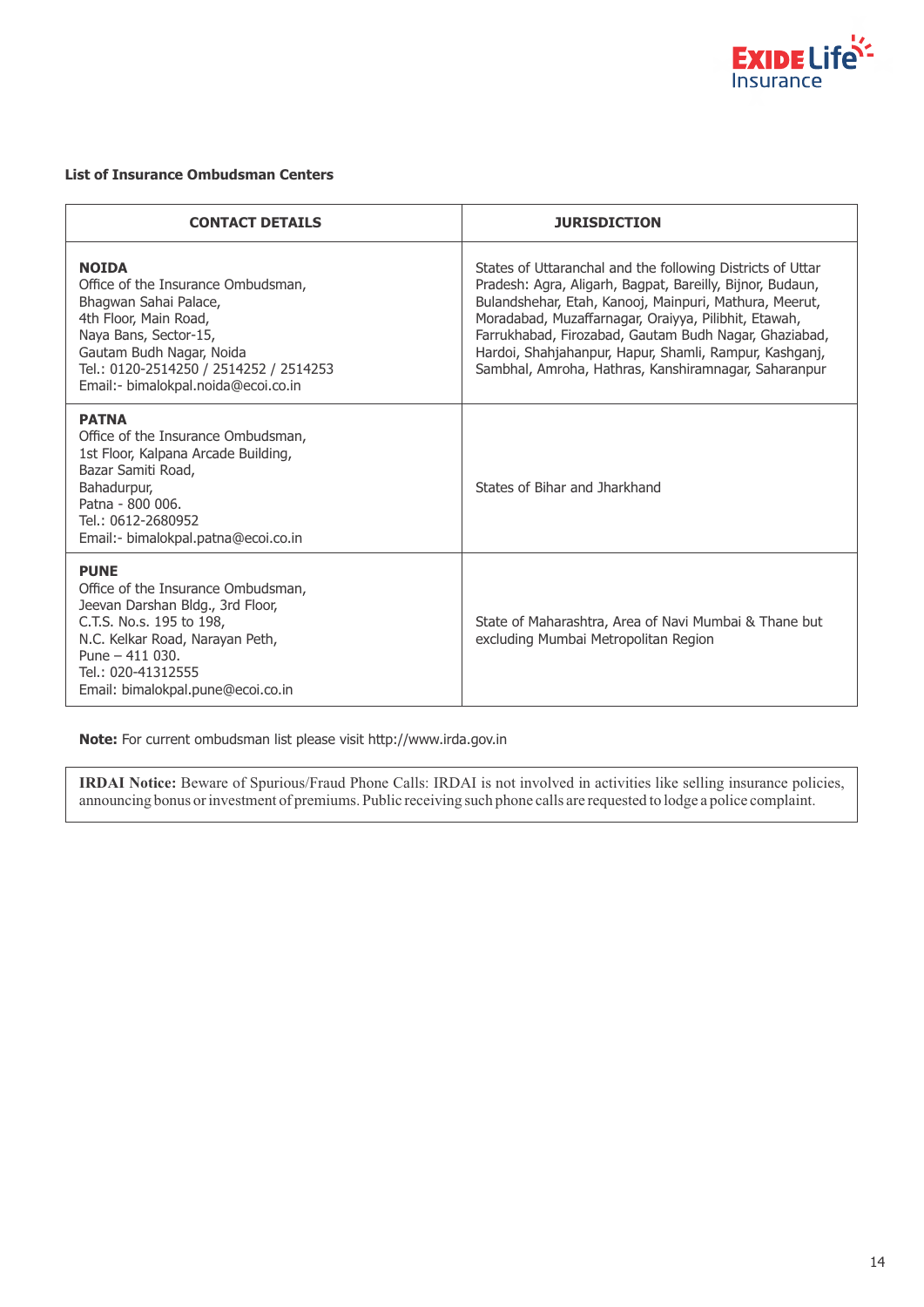

# ANNEXURE – I

#### **Section 45 – shall not be called in question on the ground of misstatement after three years**

Provisions regarding not being called into question in terms of Section 45 of the Insurance Act, 1938, as amended from time to time are as follows:

- 01. No of Life Insurance shall be called in question **on any ground whatsoever** after expiry of 3 years from
	- a. the date of issuance of or
	- b. the date of commencement of risk or
	- c. the date of revival of or
	- d. the date of rider to the
		- whichever is later.
- 02. On the ground of fraud, a of Life Insurance may be called in question within 3 years from
	- a. the date of issuance of or
	- b. the date of commencement of risk or
	- c. the date of revival of or
	- d. the date of rider to the
		- whichever is later.

For this, the insurer should communicate in writing to the insured or legal representative or nominee or assignees of insured, as applicable, mentioning the ground and materials on which such decision is based.

- 03. Fraud means any of the following acts committed by insured or by his agent, with the intent to deceive the insurer or to induce the insurer to issue a life insurance :
	- a. The suggestion, as a fact of that which is not true and which the insured does not believe to be true;
	- b. The active concealment of a fact by the insured having knowledge or belief of the fact;
	- c. Any other act fitted to deceive; and
	- d. Any such act or omission as the law specifically declares to be fraudulent.
- 04. Mere silence is not fraud unless, depending on circumstances of the case, it is the duty of the insured or his agent keeping silence to speak or silence is in itself equivalent to speak.
- 05. No Insurer shall repudiate a life insurance on the ground of Fraud, if the Insured / claimant can prove that the misstatement was true to the best of his knowledge and there was no deliberate intention to suppress the fact or that such misstatement of or suppression of material fact are within the knowledge of the insurer. Onus of disproving is upon the Policyholder, if alive, or claimant.
- 06. Life insurance can be called in question within 3 years on the ground that any statement of or suppression of a fact material to expectancy of life of the insured was incorrectly made in the proposal or other document basis which was issued or revived or rider issued. For this, the insurer should communicate in writing to the insured or legal representative or nominee or assignees of insured, as applicable, mentioning the ground and materials on which decision to repudiate the of life insurance is based.
- 07. In case repudiation is on ground of misstatement and not on fraud, the premium collected on till the date of repudiation shall be paid to the insured or legal representative or nominee or assignees of insured, within a period of 90 days from the date of repudiation.
- 08. Fact shall not be considered material unless it has a direct bearing on the risk undertaken by the insurer. The onus is on insurer to show that if the insurer had been aware of the said fact, no life insurance would have been issued to the insured.
- 09. The insurer can call for proof of Age at any time if he is entitled to do so and no shall be deemed to be called in question merely because the terms of the are adjusted on subsequent proof of age of life insured. So, this Section will not be applicable for questioning Age or adjustment based on proof of Age submitted subsequently.

#### **[Disclaimer: This is not a comprehensive list of amendments. Policyholders are advised to refer to Section 45 of the Insurance Act, 1938, as amended from time to time for complete and accurate details].**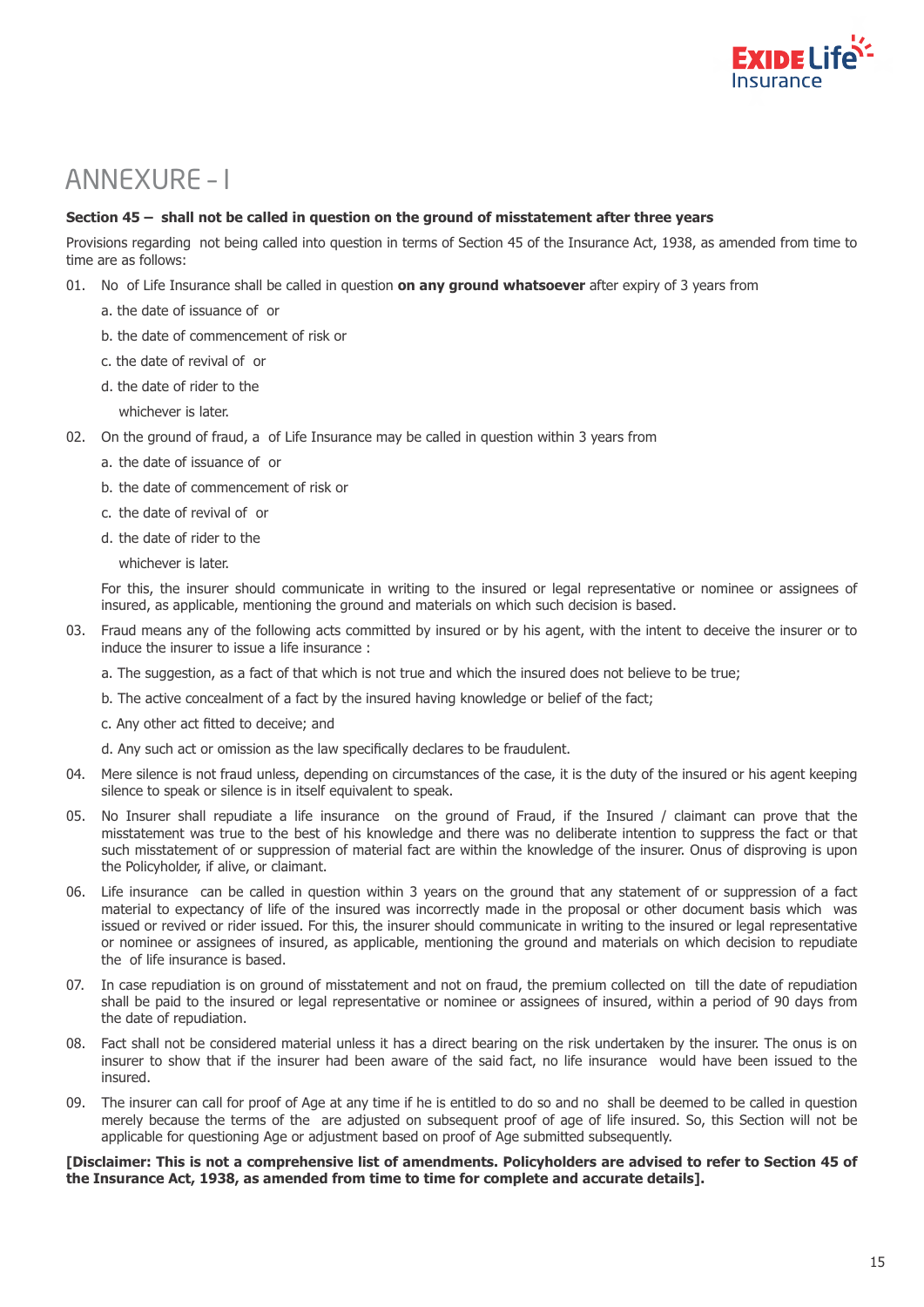

# ANNEXURE – II

#### **Section 39 – Nomination by Policyholder**

Provisions regarding nomination of a Policy in terms of Section 39 of the Insurance Act, 1938, as amended from time to time are as follows:

- 01. The Policyholder of a life insurance on his own life may nominate a person or persons to whom money secured by the Policy shall be paid in the event of his death.
- 02. Where the nominee is a minor, the Policyholder may appoint any person to receive the money secured by the Policy in the event of Policyholder's death during the minority of the Nominee. The manner of appointment is to be laid down by the insurer.
- 03. Nomination can be made at any time before the maturity of the Policy termination of the policy.
- 04. Nomination may be incorporated in the text of the Policy itself or may be endorsed on the Policy communicated to the insurer and can be registered by the insurer in the records relating to the Policy.
- 05. Nomination can be cancelled or changed at any time before Policy matures, by an endorsement or a further endorsement or a will as the case may be.
- 06. A notice in writing of Change or Cancellation of nomination must be delivered to the insurer for the insurer to be liable to such Nominee. Otherwise, insurer will not be liable if a bona fide payment is made to the person named in the text of the Policy or in the registered records of the insurer.
- 07. Fee to be paid to the insurer for registering change or cancellation of a nomination can be specified by the Authority through Regulations.
- 08. On receipt of notice with fee, the insurer should grant a written acknowledgement to the Policyholder of having registered a nomination or cancellation or change thereof.
- 09. The right of any creditor to be paid out of the proceeds of any policy of life insurance shall not be affected by the nomination.
- 10. In case of nomination by Policyholder whose life is insured, if the Nominee(s) die before the Policyholder, the proceeds are payable to Policyholder or his heirs or legal representatives or holder of succession certificate.
- 11. In case Nominee(s) survive the person whose life is insured, the amount secured by the Policy shall be paid to such survivor(s).
- 12. Where the Policyholder whose life is insured nominates his
	- a. Parents, or
	- b. Spouse, or
	- c. Children, or
	- d. Spouse, and children
	- e. or any of them

the Nominees are beneficially entitled to the amount payable by the insurer to the Policyholder unless it is proved that Policyholder could not have conferred such beneficial title on the Nominee having regard to the nature of his title.

- 13. If Nominee(s) die after the Policyholder but before his share of the amount secured under the Policy is paid, the share of the expired Nominee(s) shall be payable to the heirs or legal representative of the Nominee or holder of succession certificate of such Nominee(s).
- 14. The provisions of sub-section 7 and 8 (13 and 14 above) shall apply to all life insurance policies maturing for payment after the commencement of Insurance Laws (Amendment) Act 2015.
- 15. If Policyholder dies after matruity but the proceeds and Benefit of the Policy has not been paid to him because of his death, his Nominee(s) shall be entitled to the proceeds and Benefit of the Policy.
- 16. The provisions of Section 39 are not applicable to any life insurance Policy to which Section 6 of Married Women's Property Act, 1874 applies or has at any time applied except where before or after Insurance Laws (Amendment) Act 2015, a nomination is made in favour of spouse or children or spouse and children whether or not on the face of the Policy it is mentioned that it is made under Section 39. Where nomination is intended to be made to spouse or children or spouse and children under Section 6 of MWP Act, it should be specifically mentioned on the Policy. In such a case only, the provisions of Section 39 will not apply.

#### **[Disclaimer: This is not a comprehensive list of amendments. Policyholders are advised to refer to Section 39 of the Insurance Act, 1938, as amended from time to time for complete and accurate details].**